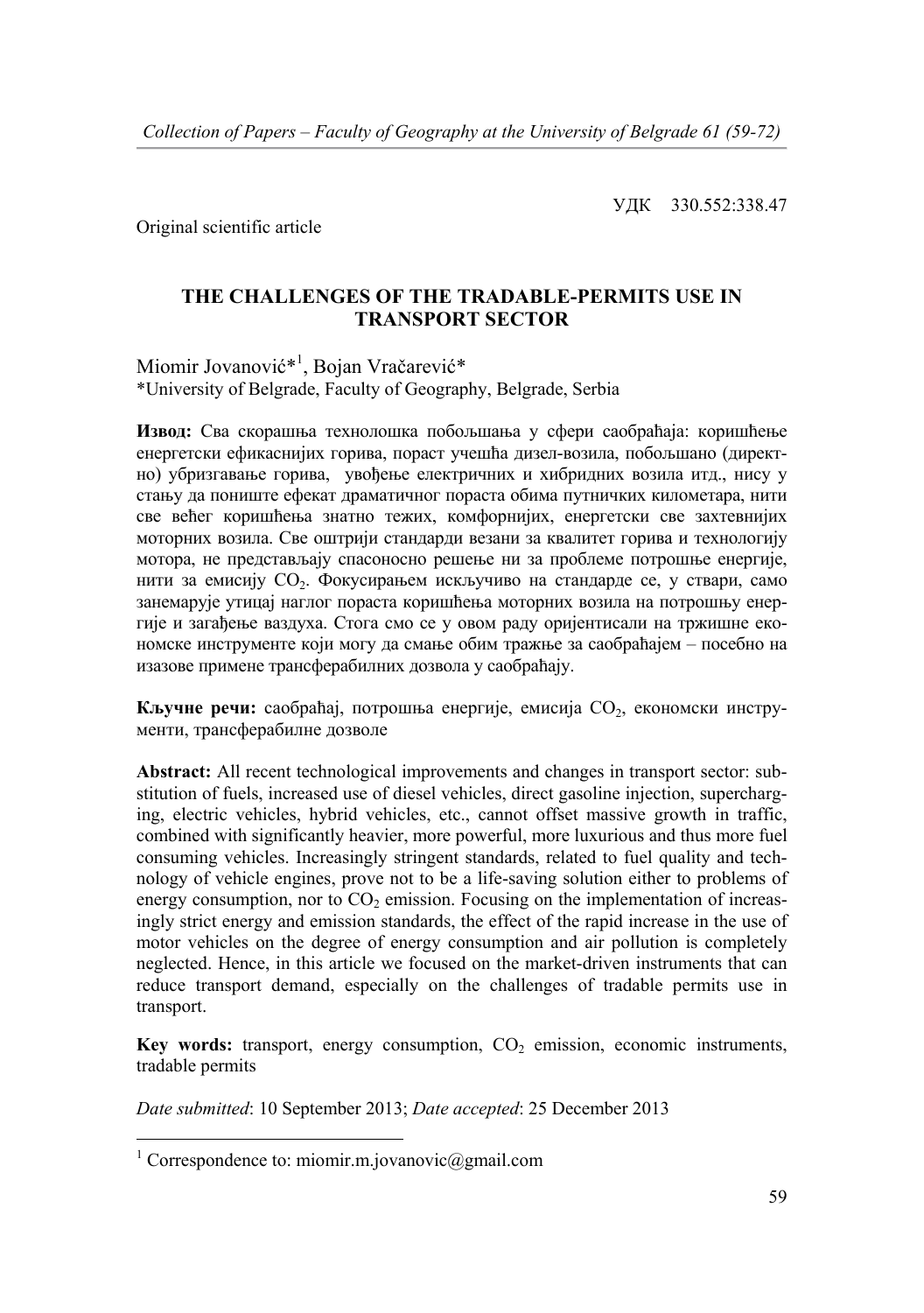## **Introduction**

 Transport is characterized by significant market failures that lead to environmental degradation and, on a global scale – the major depletion of nonrenewable resources and global climate change. In order to eliminate these negative effects of transport a wide range of instruments for environmental protection can be used. Some of them, like standards and taxes, traditionally regulate transport sector, and other, like tradable permits, are still waiting for their full application.

# Main role of transport in global energy consumption and  $CO<sub>2</sub>$  emission

 In 2009 transport became the highest single energy-consuming human activity: it became responsible for 27.3% of world energy-consumption (compared to 23% in 1973) and finally managed to surpass industry, which dropped from 33% in 1973 to 27.3% in 2009 (IEA, 2011).

 Also, since transport predominantly (95%) relies on a single fossil resource – petroleum, this sector is responsible for 24% of world energy-related GHG emissions, with about three quarters coming from road vehicles. Over the past decade, transport's green-house gases (GHG) emissions have increased at a faster rate than any other energy using sector.

 Moreover, transport activity is expected to grow robustly over the next several decades, and total transport energy use and carbon emissions are projected to be about 80% higher than current levels by 2030, and to at least double by 2050. Also, it is estimated that around 75% of the projected total increase in world oil demand is going to come from the transport sector (Metz, Davidson, Bosch, Dave & Meyer 2007; Creutzig, McGlynn, Minx, & Edenhofer, 2011; IEA, 2008).

 Of all transport modes, off course, road transport has by far the most pronounced impact on global energy consumption and  $CO<sub>2</sub>$  emissions - in EU, for example, approximately 75% (EEA, 2013).

 A variety of measures have been suggested to counter rising energy consumption and GHG emissions in the (road) transport sector, including landuse policies, transport demand management, infrastructure investments, and alternative fuel technologies, including biofuels (Ribeiro et al., 2007; Creutzig & He, 2009; Cervero & Murakami, 2010; Creutzig & Edenhofer, 2010).

Actually, GHG emissions can be decomposed into:

- 1) carbon intensity,
- 2) energy efficiency and
- 3) total transport demand (Creutzig et al., 2010)

 Also, Stern review underline that transport is one of the most expensive sectors to cut emissions from, because the low carbon technologies tend to be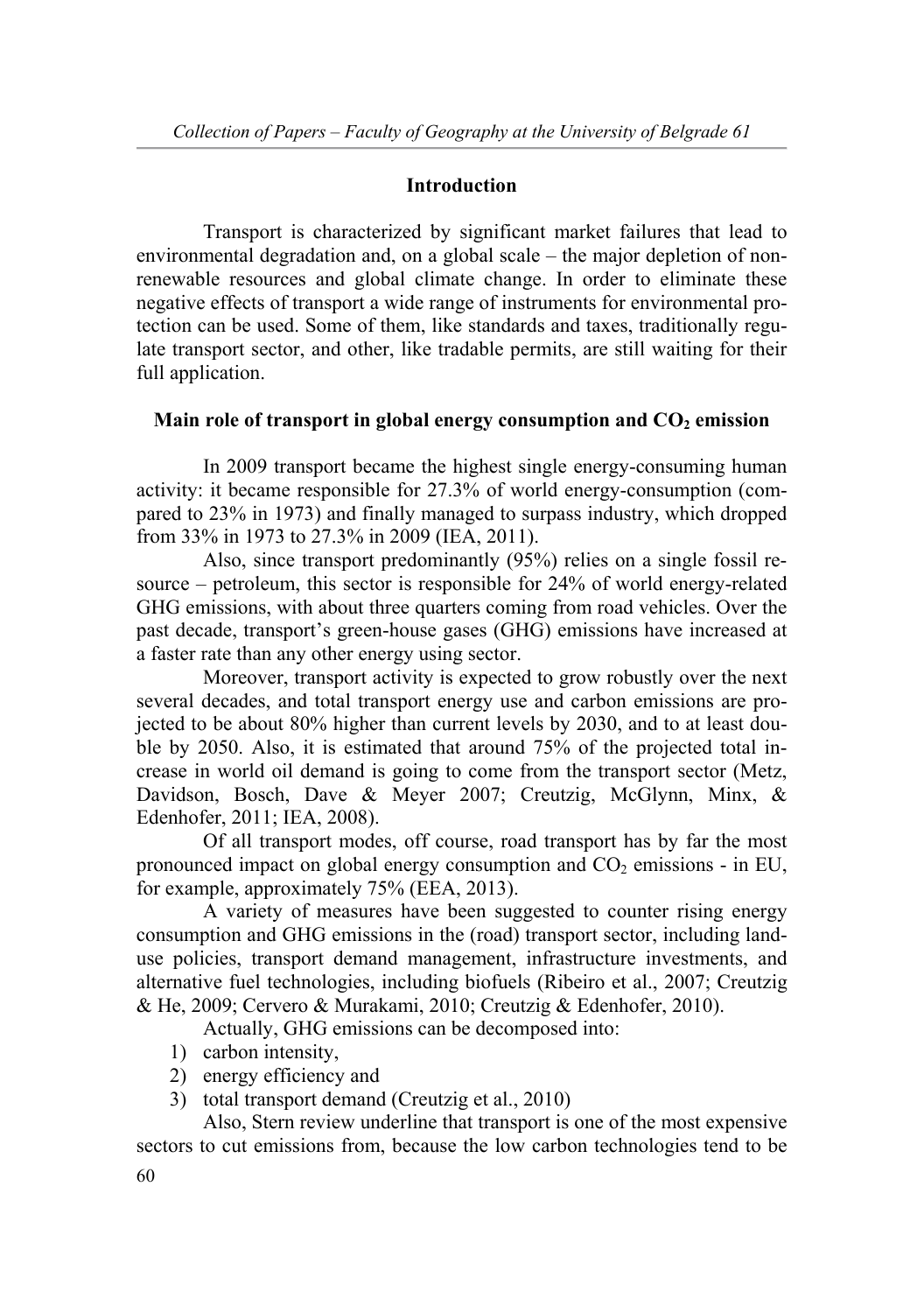expensive and the welfare costs of reducing demand for travel are high. Transport is also expected to be one of the fastest growing sectors in the future. For these two reasons, studies point out that transport will be among the last sectors to bring its emissions down below current levels (Stern, 2007).

Actually, there are two main factors leading to such a huge increase in energy consumption and  $CO<sub>2</sub>$  emissions in transport:

- a) the first is the dependency on the internal combustion engine, with no wide-scale economically viable alternative available in the next decades;
- b) the second is the sharp increase in vehicle-kilometres travelled, which seems to be an inherent feature of economic growth (Raux, 2010).

 This technological and economic dependency points out a challenging energy efficiency issue.

 It is obvious that all recent technological improvements and changes in (road) transport sector (substitution of fuels - increased use of diesel vehicles, direct gasoline injection, supercharging, electric vehicles, hybrid vehicles, etc.) cannot offset massive growth in traffic, combined with growing demand for comfort (air-conditioning, etc.), which is very energy expensive (Joumard, 2005).

 For example, there is reported continuous downward trend of fuel consumption, due to the technological innovations introduced in modern passenger cars, as well as certain market shifts towards less fuel consuming (diesel) vehicles (ACEA, 2002). Nevertheless, a large part of this benefit in fuel consumption and  $CO<sub>2</sub>$  emissions was counterbalanced by various reasons, amongst which are stricter safety regulations, consumer demands and improvements in the car's comfort that resulted in significantly heavier, more powerful, more luxurious and thus more fuel consuming vehicles (Mehlin, Guehnermann & Aoki 2004; Joumard, 2005). Actually, important factor that has accelerated the increase in transport energy use and carbon emissions is the gradual growth in the size, weight and power of passenger vehicles, especially in the industrialized world. For example, the US Environmental Protection Agency has concluded that the US new Light-duty Vehicle (LDV) fleet fuel economy in 2005 would have been 24% lower had the fleet remained at the weight and performance distribution it had in 1987. Instead, over that time period, it became 27% heavier and 30% faster in 0–60 mph (0–97 km/h) time, and achieved 5% poorer fuel economy (Heavenrich, 2005).

 Also, since increased fuel efficiency, in fact, effectively decrease the unit cost of driving - energy effectiveness and reduced  $(CO<sub>2</sub>)$  emissions are seriously offset - by increased demand for car travel. Latest research clearly shows that at least 60% of the potential energy saving from efficiency improvements is lost due to increased driving – that is called 'rebound effect' (Frondel, Ritter & Vance, 2012).

 Hence, the overall picture, in fact, shows only a modest improvement in the fuel consumption of the average vehicle (Fontaras & Samaras, 2007).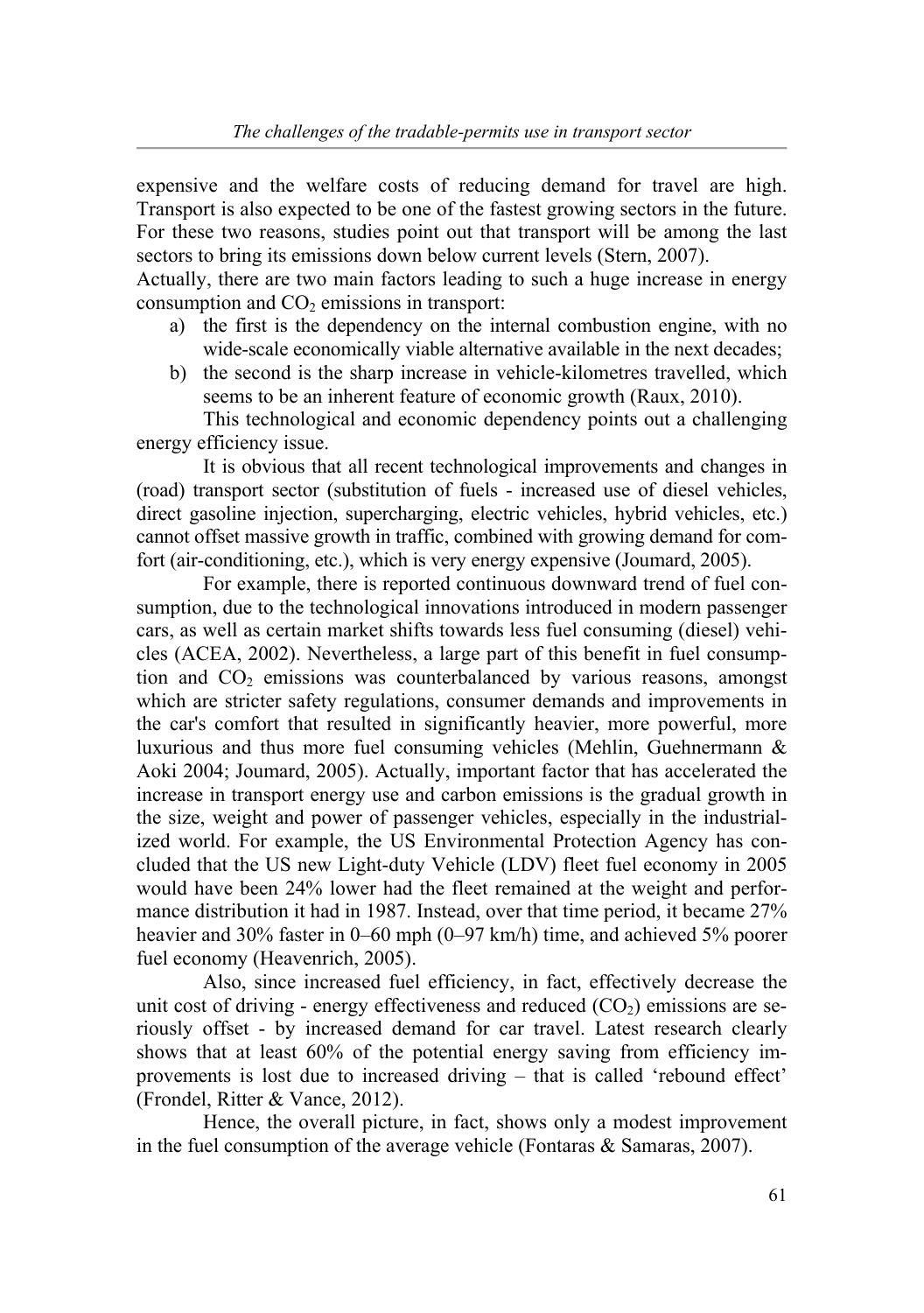Electric (and, also, hybrid) vehicles are strongly promoted lately – due to the fact that they have minor GHG emissions, related to the vehicle technology itself – but their total GHG emissions is rather significant, when the electricity (that they use) has been produced in a coal power plants. Hence, their total carbon footprint, when the fuel production is included, is, actually, very high (Creutzig et al., 2011). This is of a major significance, since two thirds of global electricity has been produced from fossil fuels (EIA, 2013).

 Actually, worldwide travel studies have shown that the average time budget for travel is roughly constant worldwide, with the relative speed of travel determining distances travelled yearly (Schafer, 2000). As incomes have risen, travellers have shifted to faster – and more energy-intensive – modes (Metz et al., 2007).

Тransport fuel use worldwide is currently dominated by petroleum, with over 95% of fuel being either gasoline or distillate fuels such as diesel, kerosene or jet fuel. A new analysis of fuel costs indicates that in the near term (and with oil prices around USD 60/bbl), most alternative fuels will be more expensive than gasoline or diesel (IEA, 2009). While oil extraction is expected to peak and decline within this decade (IEA, 2010), the shortfall will likely to be partially compensated with non-conventional oil (such as tar sands) and other fossil resources such as gas-to-liquids and coal-to-liquids. On average, these fuels are more energy and carbon intensive than oil, caused by upstream emissions in the supply chain (Charpentier, Bergerson & MacLean, 2009).

 Obviously, increasingly stringent standards related to fuel quality and the technology of vehicle engines prove not to be a life-saving solution either to problems of energy consumption, or to  $CO<sub>2</sub>$  emission. Focusing on the implementation of increasingly strict energy and emission standards, the effect of the rapid increase in the use of motor vehicles on the degree of energy consumption and air pollution is completely neglected (Jovanović, 2012).

 Also, it must be stressed that the (industrial) stationary source emission can be reduced relatively effectively by means of a stricter regulation, because the stationary sources represent (individually) extremely large polluters of the environment and they are far fewer than the mobile sources (in the U.S., for example, only 27,000 compared to 200 million motor vehicles). In short, what crucially affects the emission from mobile sources (motor vehicles), is not only the level of emission per 1 vehicle kilometer travelled, but - actual volume of vehicle-kilometers per capita (see Heningen & Shah, 1998; Jovanović, 2012).

Finally, worldwide, transport sector energy and  $CO<sub>2</sub>$  trends are strongly linked to rising population and incomes. Another crucial aspect of global transport system is that much of the world is not yet motorized (due to low incomes). The majority of the world's population does not have access to personal vehicles, and many do not even have access to motorized public transport services of any sort. As incomes in the developing nations grow, transport will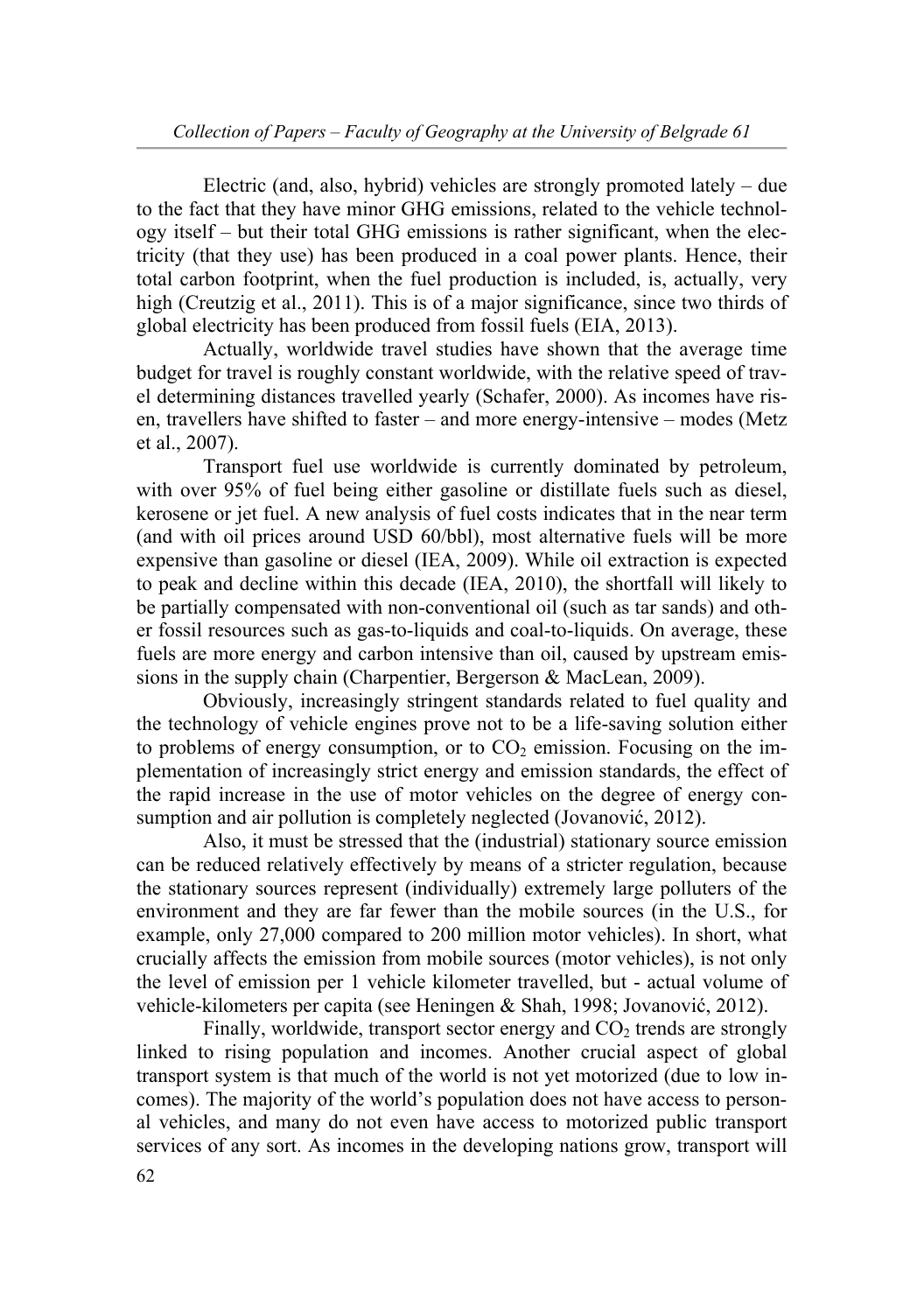grow rapidly. When these areas develop and their population's incomes rise, the prospects for a vast expansion of motorization and increase in fossil fuel use and GHG emissions is very real (Metz et al, 2007). And these prospects are exacerbated by the evidence that the most attractive form of transport for most people as their incomes rise is the motorized personal vehicle, which is seen as a status symbol as well as being faster, flexible, convenient and more comfortable than public transport.

 If the aim is to achieve ambitious energy consumption and GHG reduction for transport within the next few decades, the policies will have to be more determined: they should aim at reducing total consumption which means reducing vehicle kilometres travelled, not just vehicle specific consumption (Jovanović, 2012; Raux, 2010).

 Due to the growth rates in the volume of traffic, it is unlikely that technical progress of engines will be sufficient to reduce overall emissions or even keep them at today's levels. For that reason, the focus is increasingly shifting to market-driven instruments, which, apart from creating incentives to develop and use low-emission technologies, can also reduce the demand for travel (Federal Environmental Agency, 2003).

 So, Joumard rightfully stresses that "only 40% of the effort required should focus on technology, while the remaining 60% should focus on managing demand for transport and the adoption of more sustainable modes of transport" (see Joumard, 2005).

## **Managing transport demand – inclusion of the environmental degradation into the transport market**

 The main problem concerning environmental degradation, from the economic point of view, stems from the fact that the environment (on the market) does not have a defined *price*, although, apparently, it does have a (priceless) *value*. In other words, the domain of environmental protection is characterized by significant market imperfections:

- 1) external effects
- 2) public goods
- 3) common goods
- 4) incomplete information (see Hanley, Shogren & White 2001; Jovanović, 2012).

 Market imperfections arise when the property cannot be clearly defined, when the property cannot be freely transferable, when the use of the goods cannot exclude the others, and when the privacy rights cannot be protected. Hence, the state intervention is necessary in this sphere – or when it comes to global public goods, the intervention of the international community. Main economic measures to protect the environment from pollution are: 1. con-

trol of scope/amount of pollution (I+M programs – Inspection and Mainte-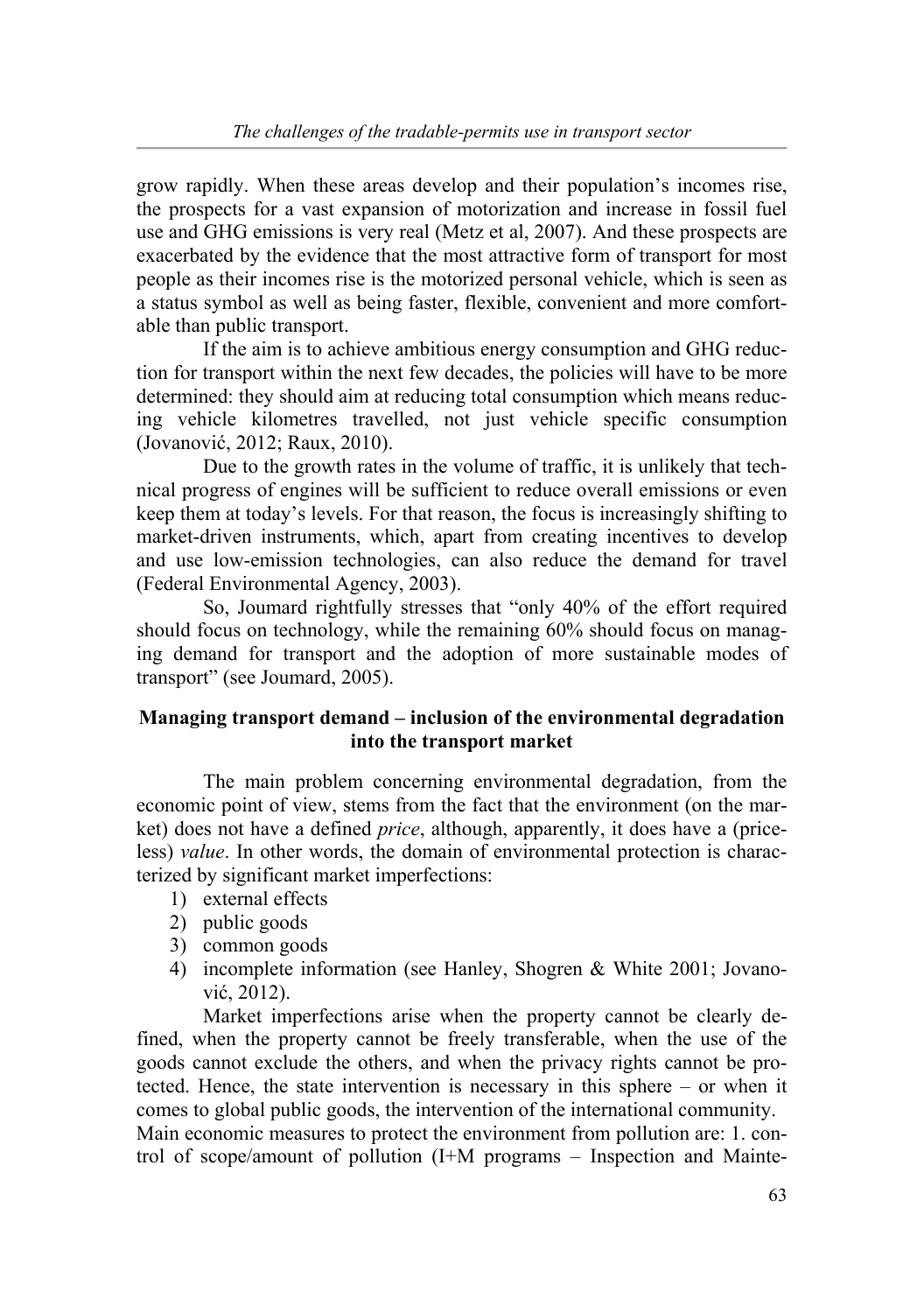nance) and 2. market instruments, that include: fiscal instruments – mainly taxes and tradable permit system (Jovanovic & Vračarević, 2012).

 Actually, there are three basic ways to create new markets in addressing market failure associated with environment (Hanley et al, 2001). First, to assign *property rights* for environmental assets and let economic actors negotiate over the price and quantity of the good. Second, work through regulators to set a market *price* per unit of the environmental asset. Third, use regulators to set the *quantity* of the asset that can be bought and let economic actors decide what price they are willing to pay for the fixed quantity.

 *1) Set the price of social damage – green taxes*. For nearly a century economists have promoted the idea that we have to adjust market prices to fix environmental dilemmas, to price the pollution for an otherwise unpriced environmental asset. The economist Alfred Pigou first suggested that an effective solution to pollution problems is to add a tax on to the market price. This Pigovian tax (*green tax)* must equal the external cost, suffered by those affected by the pollution. But, setting an efficient green tax requires information on all associated costs and benefits, and this information is not free, as had been presumed in the original green tax models. In fact, costly information for green taxes prompted ideas of property rights, negotiations, transaction costs. Economist Ronald Coase pointed out that if one could assign an efficient green tax, transaction costs must be very low.

 *2) Assign property rights and bargain over price and quantity.* In 1960 Coase argued that we can create new markets for non-market goods like the environment. The key point is that it does not matter which party gets the property rights, only that they are assigned to someone. The outcome will be the same – an efficient allocation of resources. This is the Coase theorem, which holds *provided that transaction costs are low and legal entitlements can be freely exchanged and enforced*. Transaction costs are the price paid to organize economic activity, including information, negotiation, writing and enforcing contracts, specifying property rights, and changing institutional designs. The Coase theorem is more likely to work the fewer actors involved in the dispute. More actors increase the transaction costs necessary to come to an agreement, and make the market less efficient.

 *3) Set the quantity of social damages – tradable permit systems.* An alternative to setting a Pigovian tax is to set a fixed quantity of the environmental good in question, and to allow people to trade the good on the open market. Thomas Crocker and J. Dales introduced the idea of tradable permits for environmental protection independently in the mid-1960s. Emission markets work by assigning the property rights to pollute to firms, governments, and people. These rights create value to something that was otherwise a free good, e.g. clean air or water.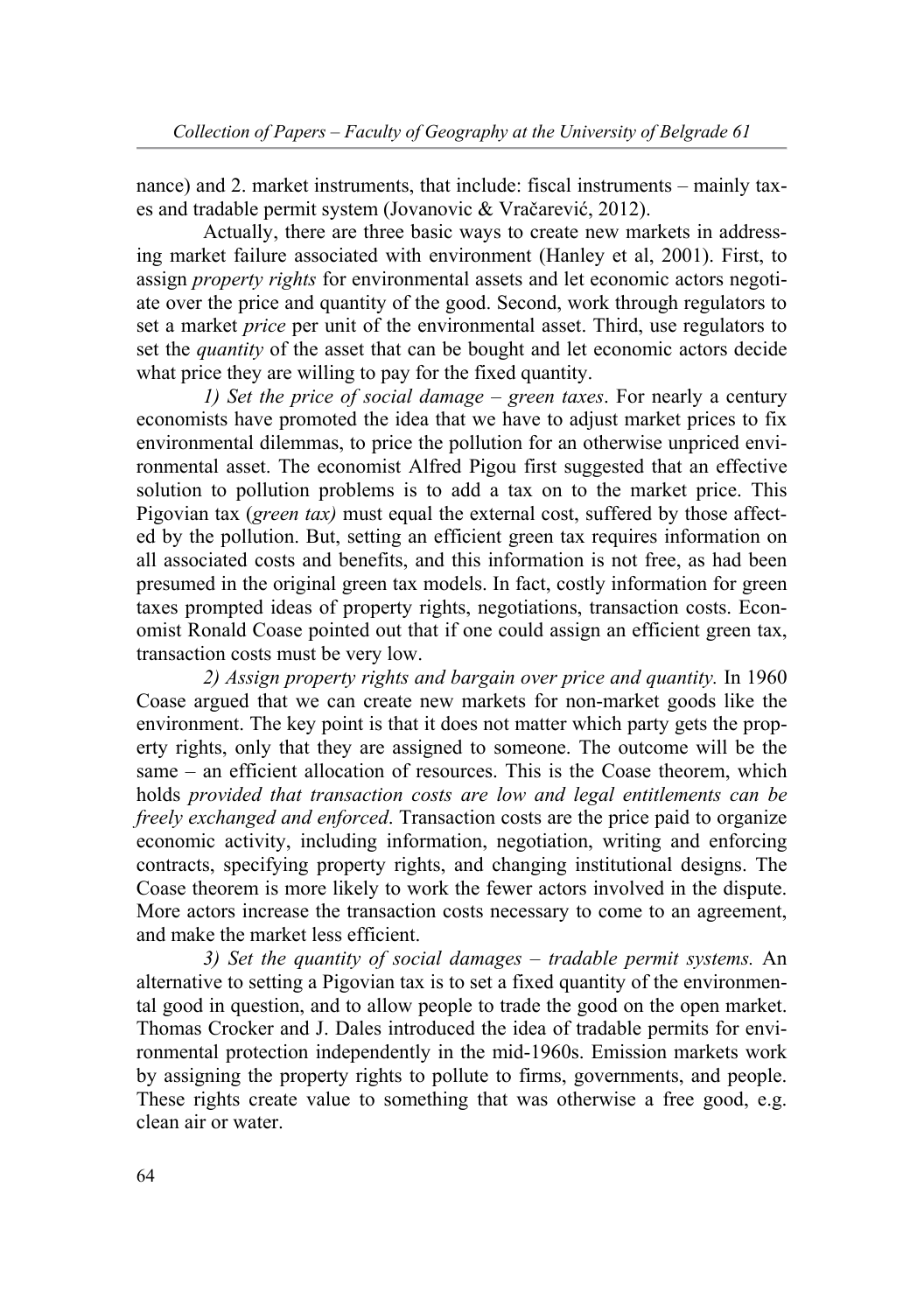Tradable permits focus on the quantity side of the market equation. A regulator selects a fixed quantity of pollution, then sets the number of permits, and allocate them (usually for free) to firms and people. If they keep pollution below their permit level, they can sell their surplus permits, if they exceed their allocation, then they must buy permits.

 What makes a tradable permit system effective? Permits must be well defined and scarce so their value can be estimated accurately. Free trade should dominate the permit market. Government intervention, bottlenecks, and transaction costs that limit the scope of trading should be minimal.

 A key issue in any tradable permit program is the initial allocation of permits. Despite a common preference for auctioned permits among economists, grandfathering of incumbent emitters (based on previous emission levels) has been applied in virtually all applications to date to gain political consensus for implementing the program.

 Tradable emission permits have been at the center of this discussion due to the theoretical promise of cost-effectiveness and because they have been used successfully in the United States to reduce sulphur dioxide  $(SO<sub>2</sub>)$  and nitrogen oxides (NOx). However, it remains an open question whether tradable permits are appropriate for use in the transport sector.

 Obviously, the main point here is the volume/amount of transaction costs that depends on number of economic actors involved in process. Number of economic actors in industry is dramatically smaller than in transport. Therefore, industry is much more suitable for tradable permits use, than transport sector. Hence, it doesn't come as a surprise that the "most successful tradable permit story" is from the industry sector  $(U.S. SO<sub>2</sub>, "acid rain" tradable permit system).$ 

### **European Union's Emission Trading Scheme**

 There was a gradual learning process that led to the successful U.S. tradable permit program to control acid rain by cutting nationwide *emissions of SO2*. The rise of interest in tradable permit programs occurred at the same time as when many of the basic environmental laws were being written in the United States. They were used to provide air pollutant emissions (U.S. Environmental Protection Agency's [EPA] Emission Trading Programs), to phase out leaded gasoline and ozone-depleting chlorofluorocarbons (CFC) from the market and to reduce sulphur dioxides  $(SO<sub>2</sub>)$  and nitrogen oxides  $(NO<sub>X</sub>)$  in the Los Angeles basin (RECLAIM).

 Since taxes and other instruments were used in Europe more frequently, few applications of tradable permits existed previously in Europe, before the European Union's Emission Trading Scheme (EU ETS), the world's first launched large-scale *CO<sub>2</sub> emissions* trading program.

 EU ETS was adopted in 2003 with a pilot phase that became active in 2005. It covers approximately one third of  $EU\ CO_2$  emissions in thirty countries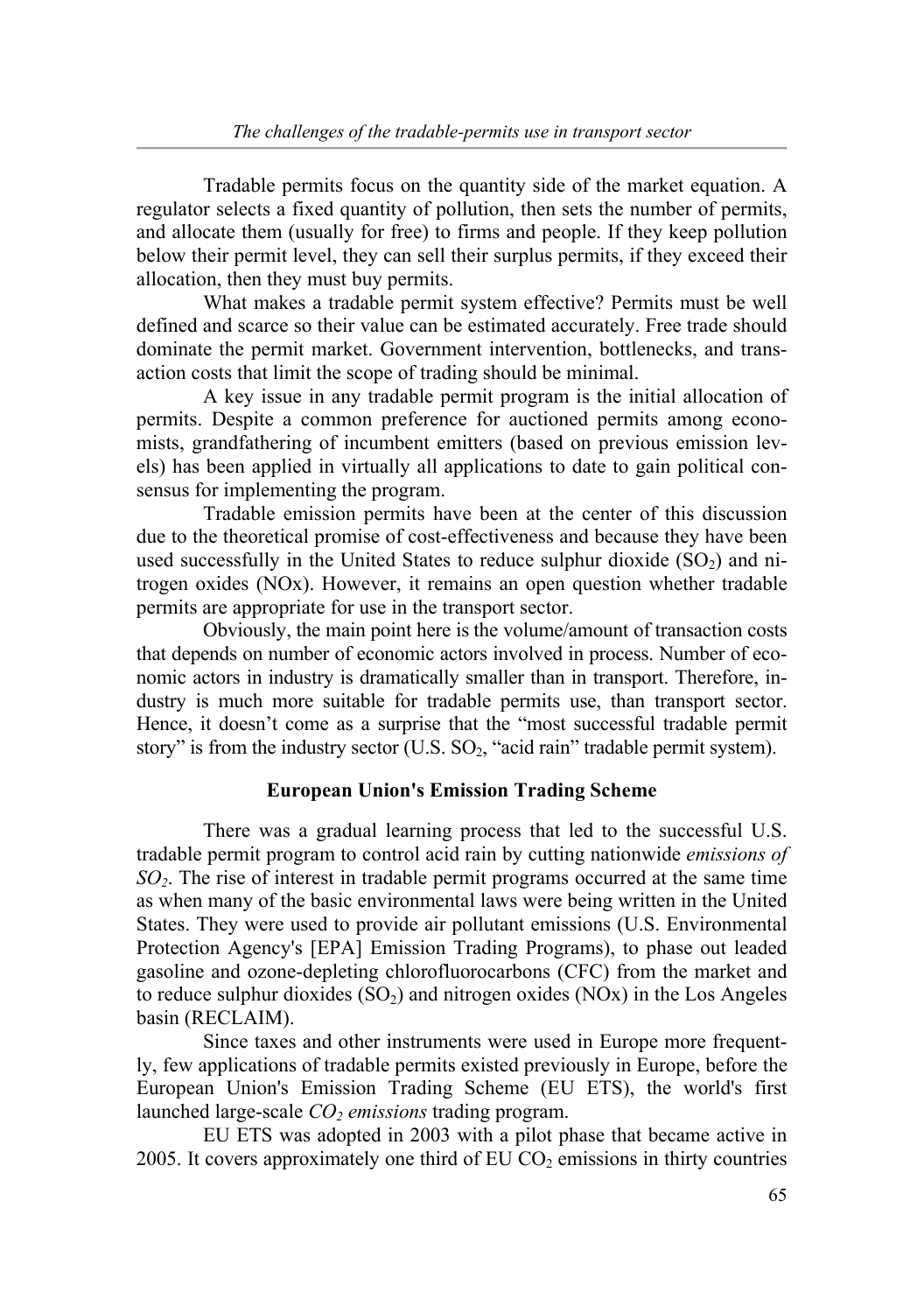in a region of the world that accounts for about 20 percent of global GDP and 17 percent of world energy-related  $CO<sub>2</sub>$  emissions (Ellerman & Buchner, 2007).

 As Peter Zapfel points out, major point of criticism that mounted against the EU ETS scheme was its narrow focus, i.e. the coverage of only around 40% of total EU greenhouse gas emissions (Zapfel, 2005). Actually, in the first/initial phase EU ETS covered only carbon dioxide  $(CO<sub>2</sub>)$  emissions from four sectors: 1) production and processing of iron and steel; 2) minerals (such as cement, glass, or ceramic production); 3) energy (such as electric power and direct emissions from oil refineries); and 4) pulp and paper (installations are included in the program if they exceed industry-specific production or capacity thresholds specified in the EU Directive) (Kruger & Pizer, 2004).

 The program did not cover some major sources of emission: transportation, commercial or residential sectors (Ellerman & Buchner, 2007; Aldy & Stavins, 2011). Since transaction costs for transport are so high, transport was included in the famous EU ETS scheme in 2012, but only partly - not the whole sector, only aviation.

 Also, extremely important issue here is the fuel 'production chain'. There are three possible points at which the energy system can be regulated – the upstream, midstream and downstream approach (upper, middle and lower sections in the value chain of a national economy) (Deuber, 2001; IFEU, ZEW, 2001).

 In the downstream approach, it is the emitter who must obtain allowances, in other words the road user (e.g. the customer at a petrol station). The attraction of this approach is that emissions are directly recorded and monitored where they are actually generated and there is a high degree of certainty that the reduction target will be achieved. However, it entails considerable administrative problems and high transaction costs (Federal Environmental Agency, 2003).

 The approach that can most easily be integrated into a general trading system is the *upstream* approach, in which it is the fuel manufacturers (refineries) who are required to obtain allowances. The allowances are based on the carbon content of the fuels, which generate  $CO<sub>2</sub>$  when subsequently combusted. The advantage here is that the number of actors and therefore transaction costs are low and that all energy-related  $CO<sub>2</sub>$  emissions can easily be covered by the trading system (Federal Environmental Agency, 2003).

 Albrecht (2001) favors an open *midstream* trading system in which automobile producers have to hold permits for the lifecycle emissions of the sold vehicles (Abrell, 2009).

 Raux and Marlot (2005), proponents of *downstream* approach, argue that an electronic system for permit sales and purchases can minimize transaction costs (if the system is compatible to automatic teller machines, which already exist at gas stations).

66 In conclusion, the main disadvantage of all three abovementioned approaches is that they mainly deal with fuel (and only indirectly with motor ve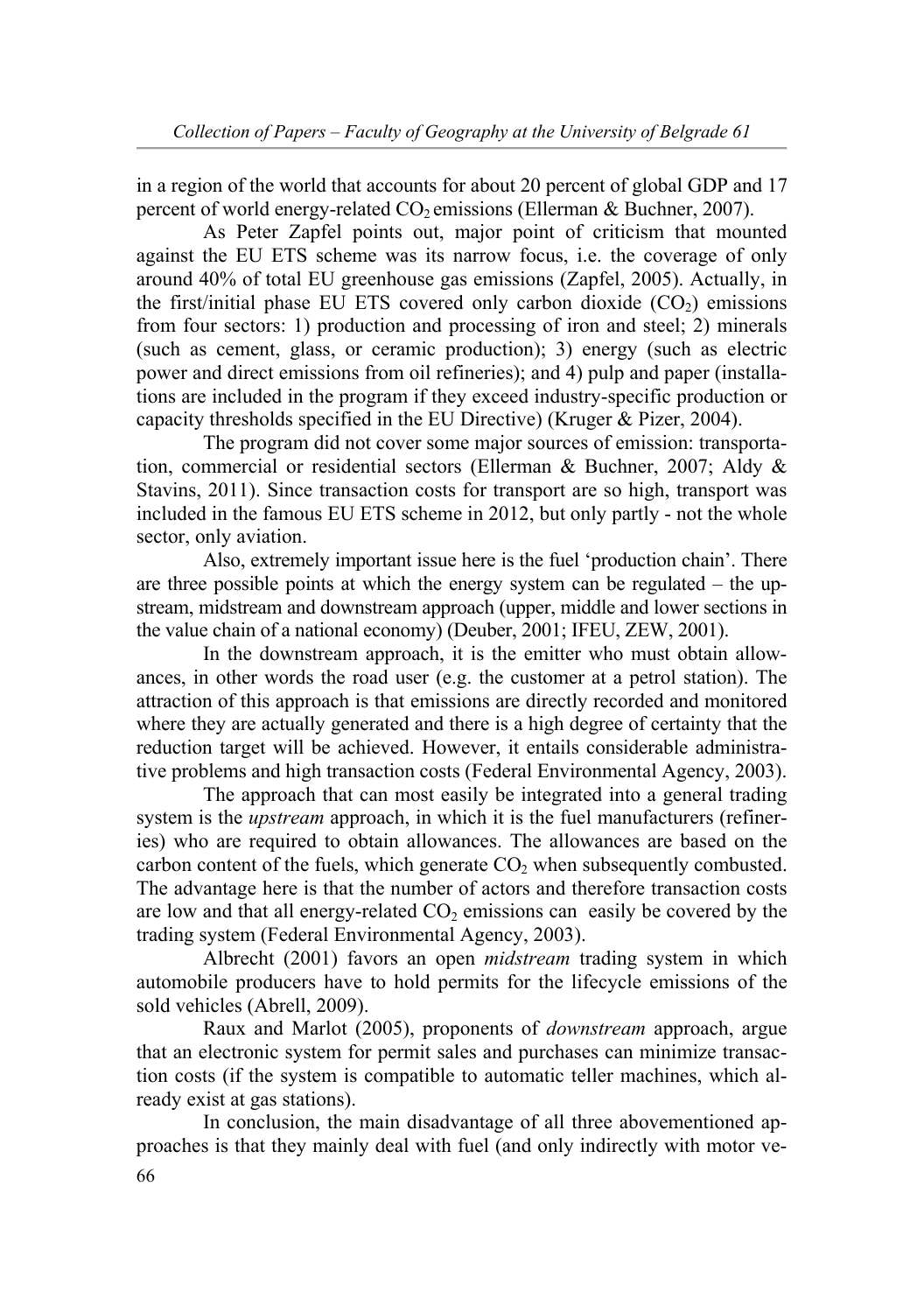hicle) energy efficiency. Also, recent improvements of automakers motor efficiency resulted with only relatively modest total energy savings in transport sector (ACAE, 2002; Fontaras & Samaras, 2007).

 Actually, the main problem here is that all these approaches do not specifically target vehicle kilometres travelled (German, 2006; Abrell, 2009). For that reason the main proponents of another economic instrument – green taxes – stress that taxes achieve better results, no matter whether they specifically target better environmental protection, or not (Sterner, 2007).

 And finally, it seems that EU ETS has failed to successfully reduce emissions. As Reyes stresses, companies have consistently received generous allocations of permits to pollute, meaning they have no obligation to cut their carbon dioxide emissions. A surplus of around 970 million of these allowances from the second phase of the scheme (2008-2012), which can be used in the third phase, means that polluters need take no action domestically until 2017 (Reyes, 2011).

### **Conclusion**

 Although ambitiously designed projects (like European Union's Emission Trading Scheme) are in full progress, world transport energy use and emissions have been projected to increase by more than 50% by 2030 and to at least double by 2050. Hence, it seems that the role of tradable permits in transport sector is not very promising in this moment. The main reason is, obviously, the volume/amount of transaction costs that depends on huge number of economic actors involved in the process. Since the number of economic actors in industry is dramatically smaller, industry is still much more suitable for tradable permits use than transport sector.

#### **Acknowledgements**

This work was supported by the Ministry of Science and Technological Development of the Republic of Serbia under Grant No 37010.

#### **References**

- Abrell, J. (2009). *Regulating CO2 Emissions of Transportation in Europe: A CGE-Analysis Using Market-Based Instrument*s. WP-EGW-06. Dresden University of Technology.
- Albrecht, J. (2001). Tradable CO<sub>2</sub> Permits for Cars and Trucks. *Journal of Cleaner Production, 9*, 179-189.
- ACEA–Association des Constructeurs Européens d'Automobiles. (2002). ACEA' s CO<sub>2</sub> commitment. Retrieved from http://www.acea.be/acea/ brochure co2.pdf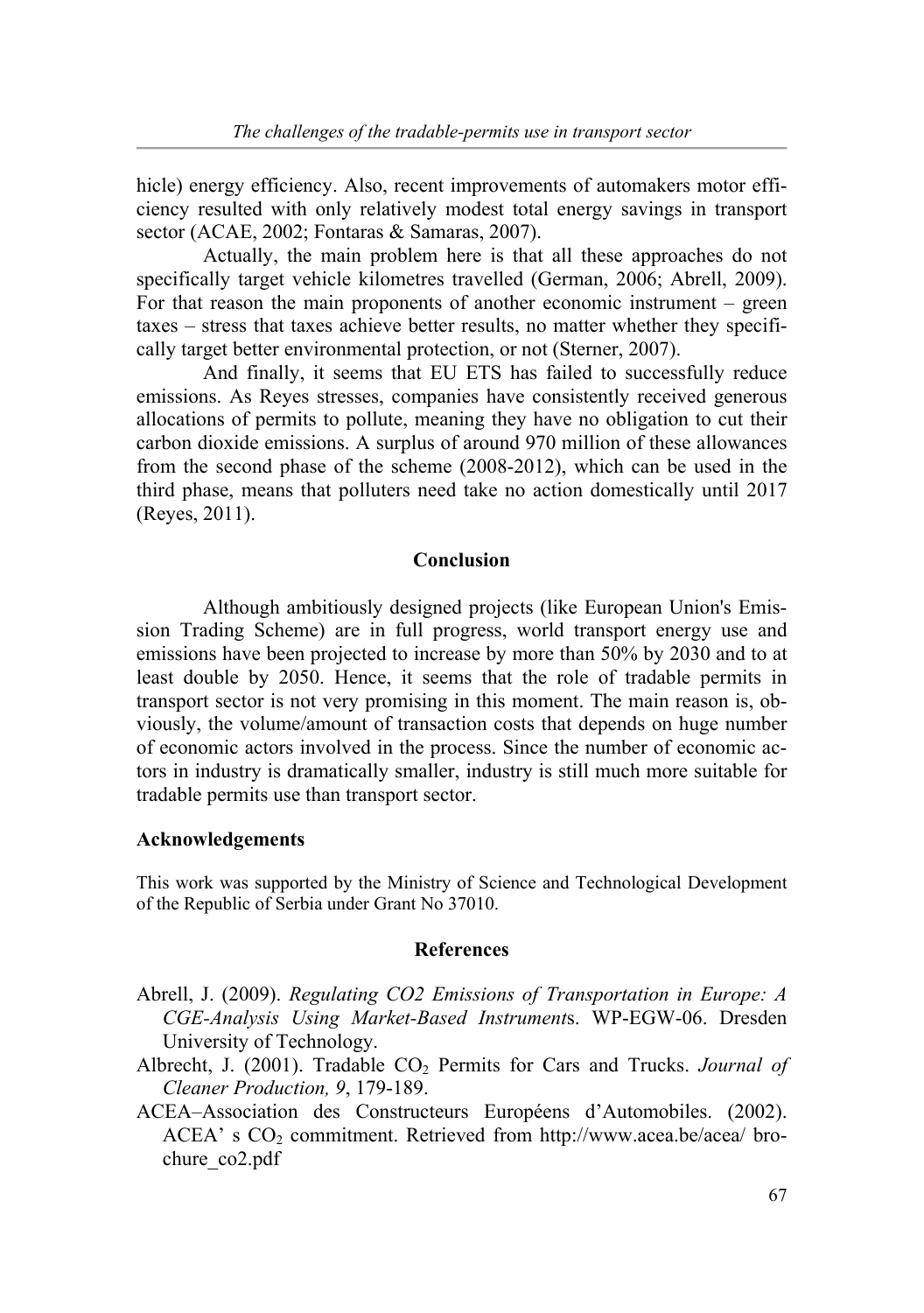- Aldy, J., & Stavins, R. (2011). The Promise and Problems of Pricing Carbon: Theory and Experience. *The Journal of Environment and Development, 21(2),* 152-180.
- Baumert, K.A., Herzog, T., & Pershing, J. (2005). *Navigating the Numbers Greenhouse Gas Data and International Climate Policy*. Washington DC: World Resources Institute.
- Bohm, P. (1999). *International greenhouse gas emission trading-with special reference to the Kyoto protocol*. Copenhagen, Nordic Council of Ministers: Nordic House of Publishing.
- Burtraw, D., & Palmer, K. (2003). The Paparazzi Takes a Look at a Living Legend: The  $SO<sub>2</sub> Cap-and-Trade Program for Power plants in the United$ States. *Discussion Paper 03-15.* Washington, DC: Resources for the Future.
- Charpentier, A., Bergerson, J., & MacLean, H. (2009). Understanding the Canadian oil sands industry's greenhouse gas emissions*. Environmental research letters, 4,*
- Cervero, R., & Murakami, J. (2010). Effects of built environments on vehicle miles traveled: evidence from 370 US urbanized areas. *Environment and Planning A, 42(2)*, 400-418.
- Chestnut, L.G., & Mills,D.M. (2005). A Fresh Look at the Benefits and Costs of the U.S. Acid Rain Program. *Journal of Environmental Management, 77*, 252-266.
- Creutzig, F., McGlynn, E., Minx, J., & Edenhofer, O. (2011). Climate policies for road transport revisited (I): Evaluation of the current framework. *Energy policy,* 39(5), 2396–2406.
- Creutzig, F., Flachsland, C., McGlynn, E., Minx, J., Brunner, S., & Edenhofer, O. (2010). *CITIES: Car industry, road transport and an international emission trading scheme – policy options*.
- Creutzig, F., & He, D. (2009). Climate change mitigation and co-benefits of feasible transport demand policies in Beijing. *Transportation Research D, 14*, 120-131.
- Creutzig, F., & Edenhofer, O. (2010). Mobilitat im Wandel Wie der Klimaschutz den Transportsektor vor neue Herausforderungen stellt. *Internationales Verkehrswesen*, *62(3)*, 1-6.
- Deuber, O. (2002). *Einbeziehung des motorisierten Individualverkehrs in ein deutsches CO2 - Emissionshandelssystem*. Berlin: Oko-Institut.
- EIA U.S. Energy Information Administration. (2013). International Energy Outlook 2013. Washington DC: EIA.
- Ellerman, D., & Buchner, B. (2007). The European Union Emissions Trading Scheme: Origins, Allocation, and Early Results. *Review of Environmental Economics and Policy,* 1(1), 66-87.
- Ellerman, D. (2005). US Experience with Emissions Trading: Lessons for  $CO<sub>2</sub>$ Emissions Trading. In B. Hansjurgens (Ed.), *Emissions Trading for Climate*

<sup>68</sup>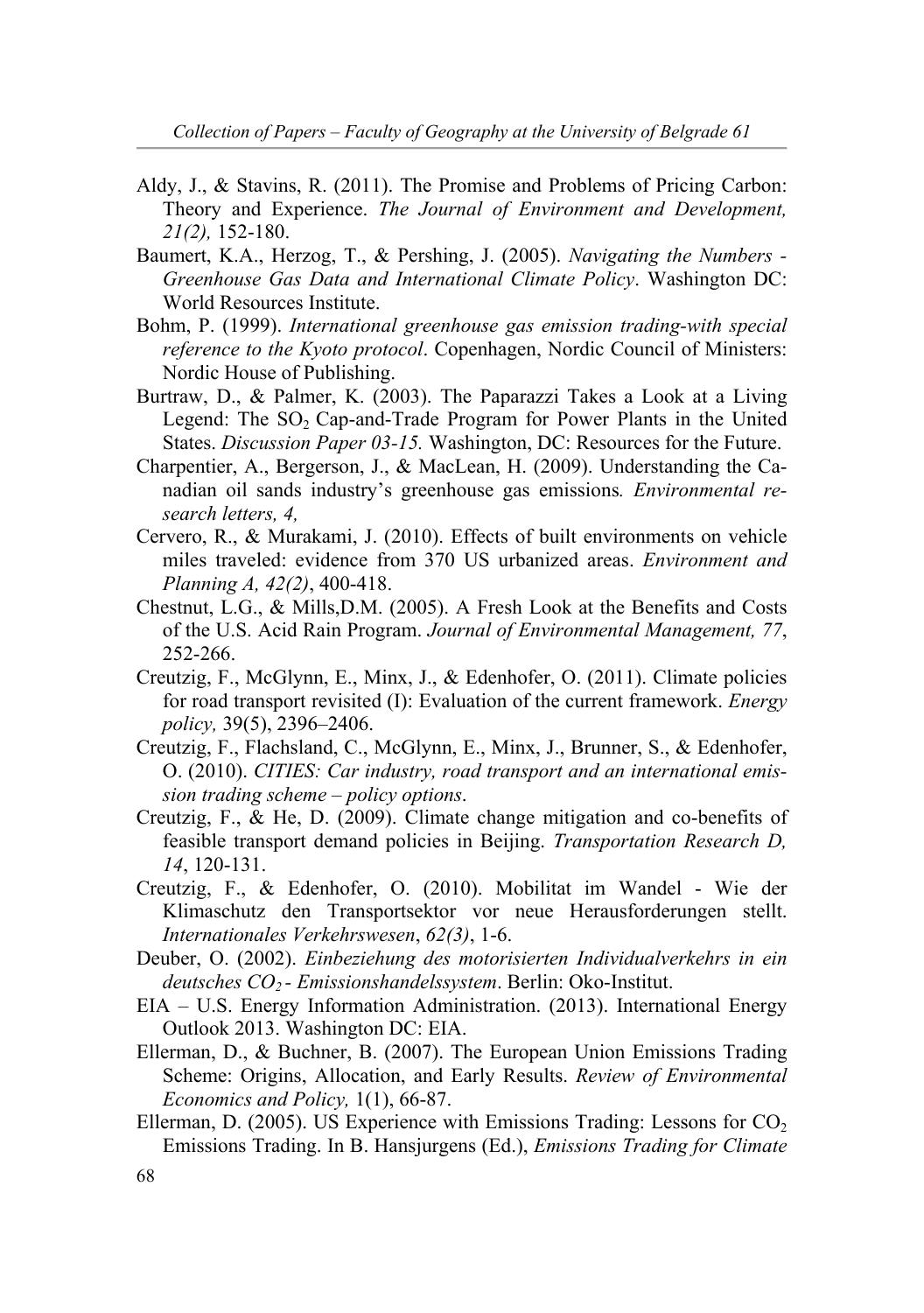*Policy: US and European Perspectives* (pp. 78-95)*.* Cambridge: Cambridge University Press.

- EEA European Environment Agency. (2013). Final energy consumption by transport modes between 1990-2010 in EU27. Retrieved from http://www.eea.europa.eu/data-and-maps/figures/term01-transport-finalenergy-consumption-by-mode-6
- Fontaras, G., & Samaras, Z. (2007). A quantitative analysis of the European Automakers' voluntary commitment to reduce  $CO<sub>2</sub>$  emissions from new passenger cars based on independent experimental data. *Energy Policy, 35*, 2239-2248.
- Federal Environmental Agency. (2003). Reducing  $CO<sub>2</sub>$  emissions in the transport sector - A description of measures and update of potentials. Berlin: Federal Environmental Agency.
- Flachsland, C., Brunner, S., Edenhofer, O., & Creutzig, F. (2011). Climate policies for road transport revisited (II): Closing the policy gap with cap-andtrade. *Energy Policy*, 39, 2100–2110.
- Frondel, M., Ritter, N., & Vance, C. (2012). Heterogeneity in the rebound effect: Further evidence for Germany. *Energy Economics*, 34, 461–467.
- German, J. (2006). Reducing Vehicle Emissions Through Cap-and-Trade Schemes. In D. Sperling & J. S. Cannon (Eds.), *Driving Climate Change: Cutting Carbon from Transportation* (pp. 89-105). Salt Lake City: Academic Press.
- Hanley, N., Shogren, J., & White, B. (2001). *Introduction to Environmental Economics.* Oxford University Press.
- Heavenrich, R.M. (2005). *Light-Duty Automotive Technology and Fuel Economy Trends, 1975 Through 2005*. U.S. Environmental Protection Agency Report EPA-420-R-05-001. US EPA.
- Heningen, B., & Shah, F. (1998). Control of Stationary and Mobile Source Air Pollution. *Land Economics, 74(4)*
- IEA–International Energy Agency. (2011). Key World Energy Statistics. OECD/IEA.
- IEA–International Energy Agency. (2010). World Energy Outlook. Paris:International Energy Agency.
- IEA–International Energy Agency. (2009). Transport, Energy and  $CO<sub>2</sub>$  Moving Toward Sustainability. OECD/IEA.
- IEA–International Energy Agency. (2008). World Energy Outlook. Paris:International Energy Agency.
- Jovanović, M. (2005). *Interdependence of Urban Transport Strategy and Spatial Development of a Metropolis*. Belgrade: Faculty of Geography. (In Serbian).
- Jovanović, M. (2012). Kuznets curve and urban transport the scope of *I+M*  programs. *Glasnik srpskog geografskog društva (Bulletin of the Serbian Geographical Society),* 92(4), 127-142.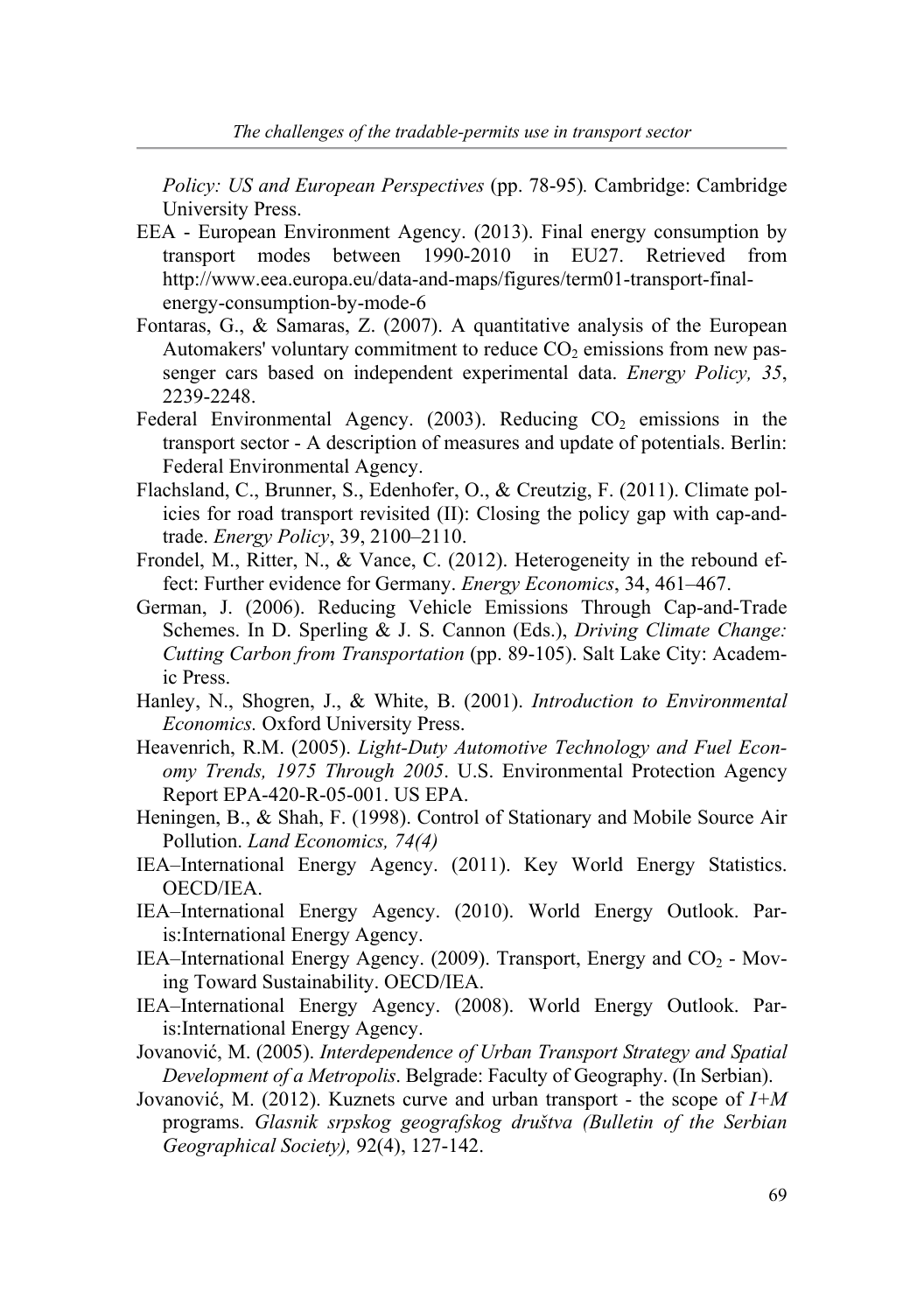- Jovanović, M. (2010). Critical sustainability and energy consumption in urban transport. *Glasnik srpskog geografskog društva (Bulletin of the Serbian Geographical Society),* 90(3), 153-170.
- Jovanović, M., & Vračarević, B. (2012). Urban transport and environmental protection - the scope of economic measures. *Glasnik srpskog geografskog društva (Bulletin of the Serbian Geographical Society),* 92(4), 91-110.
- Joumard, R. (2005). The stakes of air pollution in the transport sector, from the French case. *Atmospheric Environment, 39*, 2491–2497.
- Kruger, J., & Pizer, W. (2004). Greenhouse gas trading in Europe. *Environment, 46(8),* 8-23.
- Kopsch, F. (2012). Aviation and the EU Emissions Trading Scheme Lessons learned from previous emissions trading schemes. *Energy Policy*, 49, 770-773.
- Mehlin, M., Guehnermann, A., & Aoki, R. (2004). Preparation of the 2003 review of the commitment of car manufacturers to reduce  $CO<sub>2</sub>$  emissions from M1 vehicles. Final Report of Task A: Identifying and assessing the reasons for the  $CO<sub>2</sub>$  re-ductions achieved between 1995 and 2003. Berlin: German Aerospace Center, Institute of Transport Research.
- Metz, B., Davidson, O.R., Bosch, P.R., Dave, R., & Meyer, L.A. (Eds.) (2007). *Climate Change 2007: Mitigation* of Climate Change*. Contribution of Working Group III to the Fourth Assessment Report of the Intergovernmental Panel on Climate Change.* Cambridge: Cambridge University Press.
- Newman, P., & Kenworthy, J. (1999). *Sustainability and Cities: Overcoming Automobile Dependence.* Washington DC: Island Press.
- Olsson, L. (2007). *Trading Road Transport CO<sub>2</sub> Emissions To Get to Grips with Climate Change Impact of Heavy Vehicles; While Further Controlling Pollutant Emissions*. Stockholm: Swedish Environmental Protection Agency.
- Pew Center. (2008). Scope of a Greenhouse Gas Cap-and-Trade Program. *Congressional Policy Brief*. Arlington: Pew Center on Global Climate Change.
- Preston, H., Lee, S.D., & Hooper, D.P. (2012). The inclusion of the aviation sector within the European Union's Emissions Trading Scheme: What are the prospects for a more sustainable aviation industry? *Environmental Development*, 2, 48–56.
- IFEU, ZEW–Projektgemeinschaft Bergmann, Hartmann, (2001). *Flexible Mechanismen der Klimapolitik im Verkehrsbereich.* Final report of a preliminary study commissioned by the Ministerium für Umwelt und Verkehr des Landes Baden-Württemberg. Heidelberg, Mannheim, Stuttgart.
- Raux, C., & Marlot, G. (2005). A system of tradable  $CO<sub>2</sub>$  permits applied to fuel consumption by motorists. *Transport Policy*, 12, 255-265.
- Raux, C. (2004). The use of transferable permits in transport policy. *Transportation Research Part D*, 9, 185–197.
- Raux, C. (2010). The potential for  $CO<sub>2</sub>$  emissions trading in transport: the case of personal vehicles and freight. *Energy efficiency, 3(2)*, 133-148.

<sup>70</sup>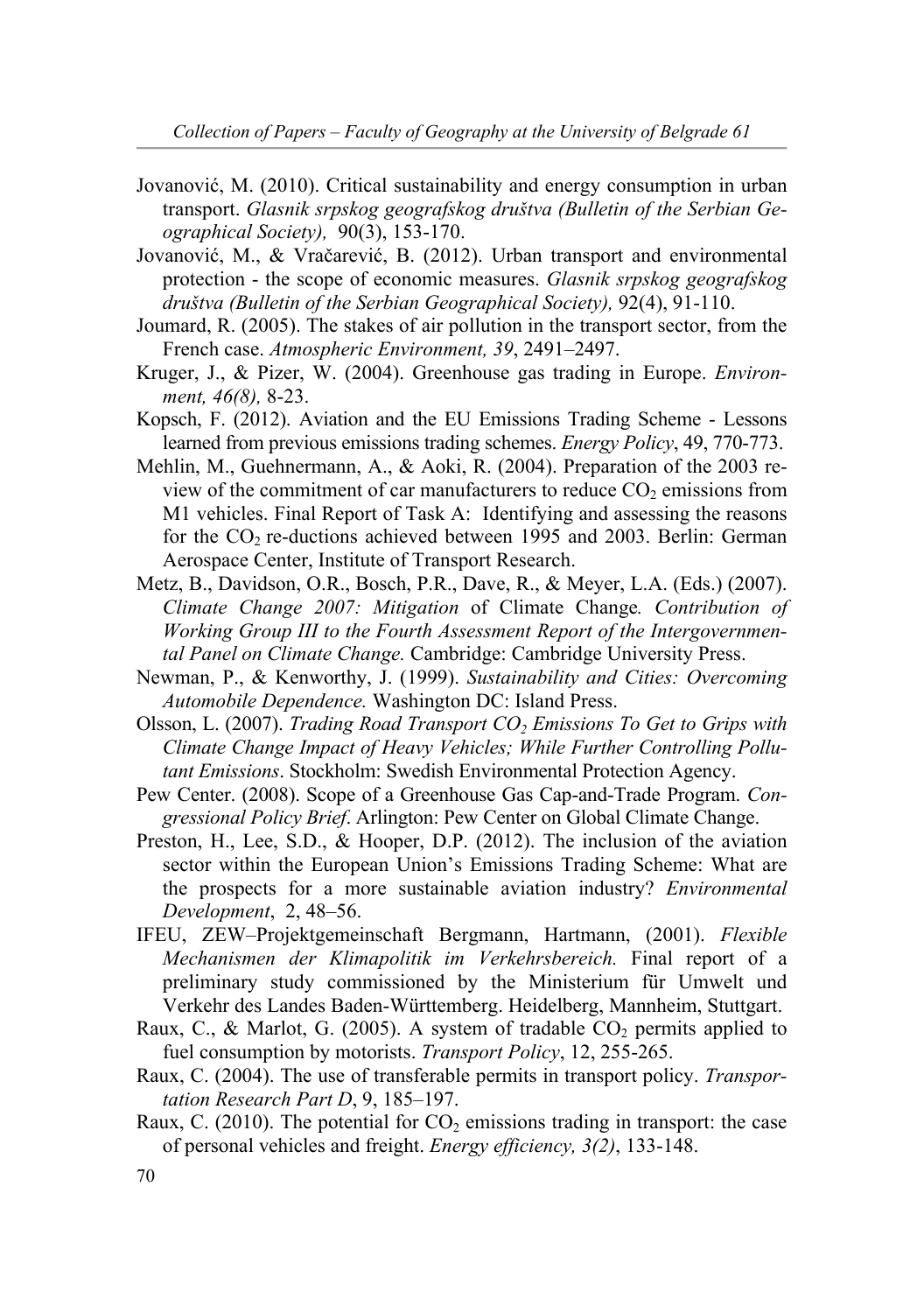- Raux, C. (2008). How should transport emissions be reduced? Potential for emission trading systems. *Discussion paper No. 2008-1.* OECD, International Transport Forum.
- Reyes, O. (2011). *EU Emissions Trading System: failing at the third attempt*. Barcelona: Carbon trade watch.
- Ribeiro, K., Kobayashi, S., Beuthe, M., Gasca, J., Greene, D., Lee, D.S., Muromachi, Y., Newton, P.J., Plotkin, S.,Sperling, D., Wit, R., & Zhou, P.J. (2007). Transport and its infrastructure. In B. Metz, O.R. Davidson, P.R. Bosch, R. Dave, & L.A. Meyer (Eds.), *Climate Change 2007: Mitigation* of Climate Change*. Contribution of Working Group III to the Fourth Assessment Report of the Intergovernmental Panel on Climate Change* (pp. 323-386)*.* Cambridge: Cambridge University Press.
- Schafer, A. (2000). Regularities in Travel Demand: An International Perspective. *Journal of Transportation and Statistics*, *3(3),* 1-31.
- Small, K. & Van Dender, K. (2007). Fuel Efficiency and Motor Vehicle Travel: The Declining Rebound Effect. *The Energy Journal, 28(1)*, 25-52.
- Smokers, R. et al. (2010). *Regulation for vehicles and energy carriers.* Paper produced as part of contract ENV.C.3/SER/2008/0053 between European Commission Directorate-General Environment and AEA Technology plc.
- Stavins, R. (1995). Transaction Costs and Tradeable Permits. *Journal of environmental economics and* management, 29, 133-148.
- Sterner, T. (2007). Fuel taxes: an important instrument for climate policy. *Energy Policy*, 35, 3194–3202.
- Stern, N. (2007). *The Economics of Climate Change: Stern Review*. Cambridge: Cambridge University Press.
- Swedish Environmental Protection Agency. (2006). *Dealing with transport emissions. An emission trading system for the transport sector, a viable solution.* Stockholm: Swedish Environmental Protection Agency.
- United Nations. (2012). *World Urbanization Prospects: the 2011 revision*. New York: UN.
- U.S. Energy Information Administration (EIA). (2013). *International Energy Outlook 2013*. Washington DC: EIA.
- Vespermann, J., & Wald, A. (2011). Much Ado about Nothing? An analysis of economic impacts and ecologic effects of the EU-emission trading scheme in the aviation industry. *Transportation Research Part A*, 45, 1066–1076.
- Winkelman, S., Hargrave, T., & Vanderlan, C. (2000). *Transportation and domestic greenhouse gas emission trading*. Washington DC: Center for Clean Air Policy.
- Zapfel, P. (2005).Greenhouse gas emissions trading in the EU: building the world's largest cap-and-trade scheme. In B. Hansjurgens (Ed.), *Emissions Trading for Climate Policy: US and European Perspectives* (pp. 162-176)*.*  Cambridge: Cambridge University Press.